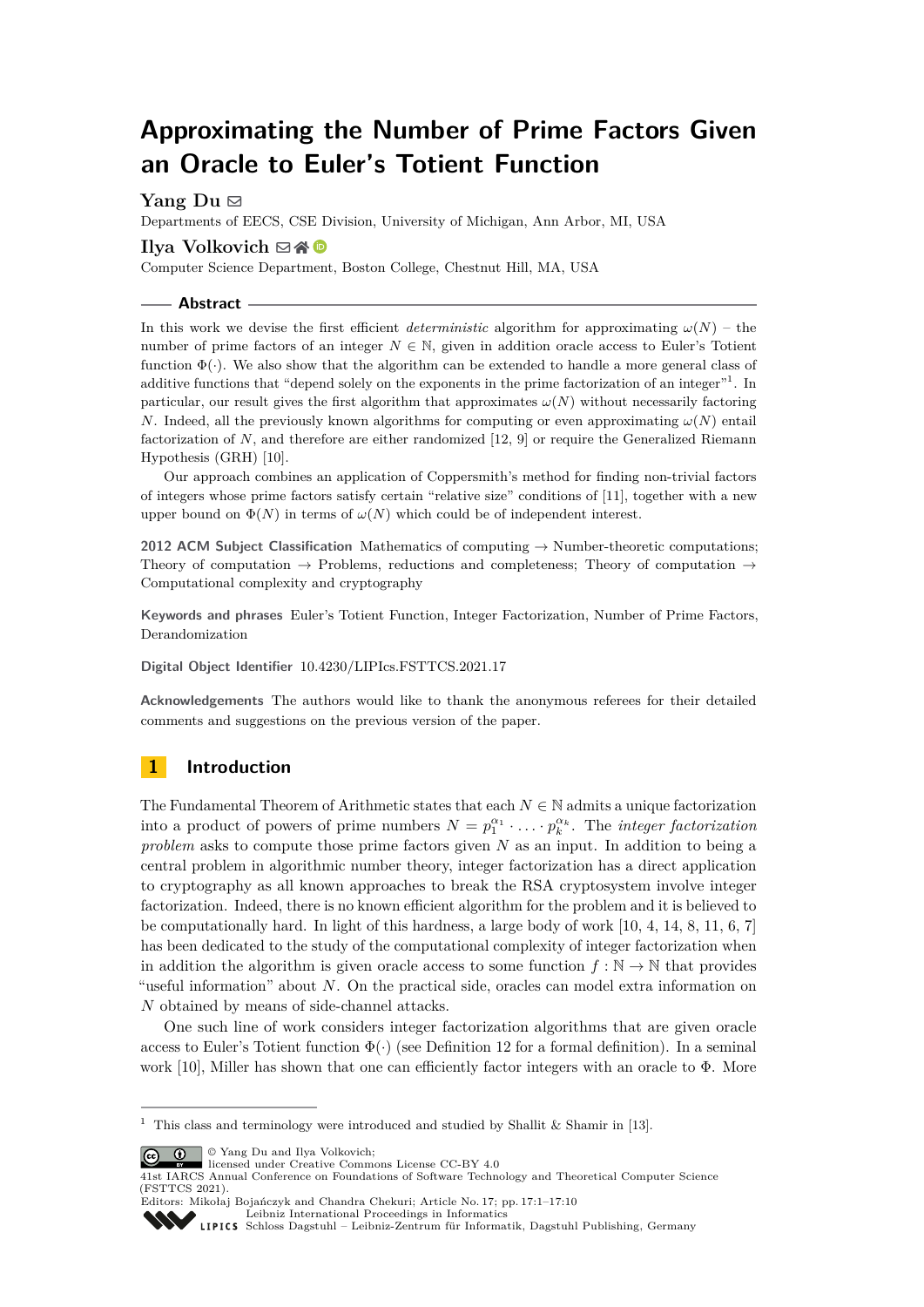### **17:2 Approximating the Number of Prime Factors**

precisely, the result is an efficient *deterministic* factorization algorithm, however its correctness relies on the Generalized Riemann Hypothesis (GRH). Subsequently, Long [\[9\]](#page-9-1) and Rabin [\[12\]](#page-9-0) replaced the GRH assumption with randomness, thus obtaining (unconditional) efficient *randomized* factorization algorithms. It has since been an open question to derandomize these algorithms unconditionally. In this paper we make another step towards the resolution of this problem.

# **1.1 Previous Results**

Landau [\[8\]](#page-9-6) and Woll [\[14\]](#page-9-5) have shown that one can efficiently compute the square-free part of an integer<sup>[2](#page-1-0)</sup> given an oracle access to  $\Phi(\cdot)$ . Building on this result, Zralek [[15\]](#page-9-10) and later on Hittmeir & Pomykała [\[6\]](#page-9-7) achieved another milestone by exhibiting a reduction of integer factorization to the computation of  $\Phi$  in deterministic subexponential-time. Morain et al. [\[11\]](#page-9-3) applied Coppersmith's method (see e.g. [\[5\]](#page-9-11)) to find non-trivial factors of integers whose prime factors satisfy certain "relative size" conditions.

# **1.2 Our Results**

We take a slightly different approach: can we learn some "useful information" about *N*, given oracle access to  $\Phi(\cdot)$ ? Formally, given an integer  $N \in \mathbb{N}$  as an input, we would like to compute  $f(N)$  for some "interesting" function  $f : \mathbb{N} \to \mathbb{N}$  that can be efficiently computed given the complete factorization of *N*. A particular example of such a function is  $\omega(N)$ , which is defined as the number of prime factors of *N*. Our main result is an approximation algorithm for  $\omega(N)$ .

<span id="page-1-2"></span>▶ **Theorem 1.** *There exist an efficient deterministic algorithm that given*  $N \in \mathbb{N}$  *as an input, outputs an integer L satisfying:*  $\omega(N) \leq L \leq 3^{\omega(N)}$ , given in addition oracle access to  $\Phi(\cdot)$ .

**► Remark 2.** Although,  $\omega(N) \leq \log N$ , computing the actual value of  $\omega(N)$  is *believed* to be as hard as factoring *N* (see e.g. [\[3,](#page-9-12) [1\]](#page-9-13)).

**Example 3.** Our result is non-trivial when  $\omega(N) = O(1)$  or more generally, when  $\omega(N) = O(1)$  $o(\log \log N)$ .

To put our result in context, consider a decision version of the problem: given  $N \in \mathbb{N}$  and oracle access to  $\Phi(\cdot)$  (as before), decide if  $\omega(N) = k$  for a **fixed**  $k \in \mathbb{N}$ . For  $k = 1$  the problem corresponds to primality testing, which can trivially be solved given  $\Phi(N)$  since  $\Phi(N) = N - 1$  if and only if *N* is prime<sup>[3](#page-1-1)</sup>. The case  $k = 2$  is handled by a falklore result (See Lemma [13](#page-3-1) for more details). For  $k \geq 3$  the problem is still open.

It is also important to point out that one of the results of [\[6\]](#page-9-7) provides an efficient deterministic factorization algorithm for *N* with  $\omega(N) = O(1)$ , if **in addition** the algorithm given the prime factorization of  $\Phi(N)$ . To the best of our knowledge, there is no known efficient deterministic algorithm to compute the prime factorization of  $\Phi(N)$ , even given oracle access to  $\Phi(\cdot)$ .

In [\[13\]](#page-9-9), Shallit & Shamir introduced and studied the class of functions that "depend solely on the exponents in the prime factorization of an integer" (exponent-dependent functions, for short). They also showed that  $d(N)$  - the number of positive divisors of N, is complete for this class under deterministic Turing reductions. More formally,

<span id="page-1-0"></span> $2$  See definition [10](#page-3-2) for a formal definition.

<span id="page-1-1"></span><sup>&</sup>lt;sup>3</sup> The breakthrough result of [\[2\]](#page-9-14) gives an efficient deterministic primality test without  $\Phi(N)$ .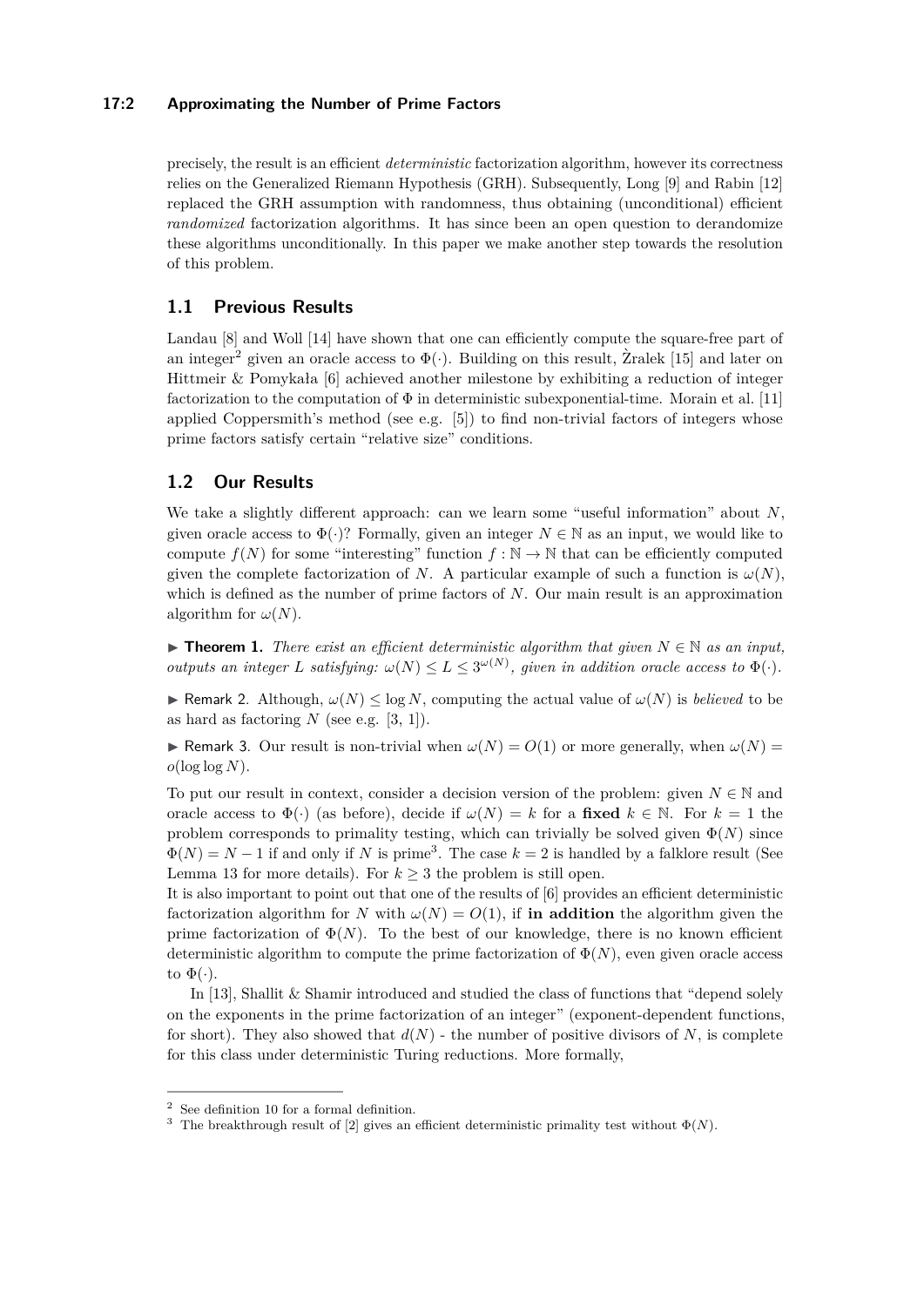**► Lemma 4** ([\[13\]](#page-9-9)). Let  $f : \mathbb{N} \to \mathbb{N}$  be an exponent-dependent function that can be efficiently *(and deterministically) computed given the factorization of N. Then there exists an efficient deterministic algorithm that given*  $N \in \mathbb{N}$  *as an input, outputs*  $f(N)$ *, given in addition oracle access to*  $d(\cdot)$ *.* 

We observe that  $\Phi(N)$  together with  $\omega(N)$  are hard for the class of exponent-dependent functions.

<span id="page-2-0"></span>▶ **Observation 5.** *For*  $f : \mathbb{N} \to \mathbb{N}$  *as above, there exists a deterministic algorithm that given*  $N \in \mathbb{N}$  *as an input, outputs*  $f(N)$ *, given in addition oracle access to*  $\Phi(\cdot)$  *and*  $\omega(\cdot)$ *.* 

As an important corollary, we obtain that if one can compute  $\omega(N)$  **exactly**, given oracle access to  $\Phi(\cdot)$  then  $\Phi(\cdot)$  is (by itself) hard for the class of exponent-dependent functions. Such a result would constitute another important milestone on route to derandomization of the results of [\[10,](#page-9-2) [12,](#page-9-0) [9\]](#page-9-1). We show that a similar statement holds w.r.t approximations for *additive* functions: i.e.  $f(N \cdot M) = f(N) + f(M)$  for coprime *M* and *N* (see Definition [14](#page-3-3) for more details).

<span id="page-2-1"></span>**► Theorem 6.** Let  $f : \mathbb{N} \to \mathbb{N}$  be an additive exponent-dependent function that can be *efficiently (and deterministically) computed given the factorization of N. Then there exist an efficient deterministic algorithm that given*  $N \in \mathbb{N}$  *as an input, outputs an integer L satisfying:*  $f(N) \le L \le 3^{f(N)}$ , given in addition oracle access to  $\Phi(\cdot)$ .

As an instantiation, we obtain an approximation algorithm for  $\Omega(N)$  - the number of prime factors of *N* with multiplicity (see Example [15](#page-3-4) for more details).

▶ **Corollary 7.** *There exist an efficient deterministic algorithm that given*  $N \in \mathbb{N}$  *as an input, outputs an integer L satisfying:*  $\Omega(N) \le L \le 3^{\Omega(N)}$ , given in addition oracle access to  $\Phi(\cdot)$ .

Finally, we note that our main result is obtained using the following new upper bound on  $\Phi(N)$  in terms of  $\omega(N)$  which could be of independent interest.

<span id="page-2-2"></span>▶ **Theorem 8.** Let  $N \in \mathbb{N}$  and let  $k = \omega(N)$ . Then  $\Phi(N) \leq (\sqrt[k]{N} - 1)^k$ .

# **1.3 Techniques**

In this section we give the outline of the proof of our main result.

First, we give a new upper bound on  $\Phi(N)$  in terms of  $k = \omega(N)$ . Next, we show that there exists an efficient procedure that finds a non-trivial factor of *N*, if *N* has a "small" factor. Alternatively, if the procedure fails, then *N* cannot have a small factor. We complement this result by showing that if *N* still satisfies the upper bound for a "much" larger value of *k* then *N* must have a small factor.

Based on the above, our main algorithm operates as follows: given  $N \in \mathbb{N}$  it first attempts to find a non-trivial factor *D* of *N*. If it succeeds, then the algorithm proceeds recursively on *N/D* and *D*. Otherwise (i.e. if the procedure fails), as discussed above, *N* cannot have a small factor. This, in turn, implies that the largest value of *k* satisfying the upper bound cannot be "much larger" than  $\omega(N)$  as otherwise *N* must have had a small factor.

# **1.4 Organization**

The paper is organized as follows: we start by some basic definitions and notations in Section [2.](#page-3-5) In that section we also prove Observation [5](#page-2-0) and Theorem [6](#page-2-1) as these follow immediately from the definitions. In Section [3](#page-5-0) we give our main algorithm and a new upper bound on  $\Phi(N)$  in terms of  $\omega(N)$ , thus proving Theorems [1](#page-1-2) and [8.](#page-2-2) We show some numerical examples in Section [4.](#page-8-0) Finally, we conclude with discussion and open questions in Section [5.](#page-8-1)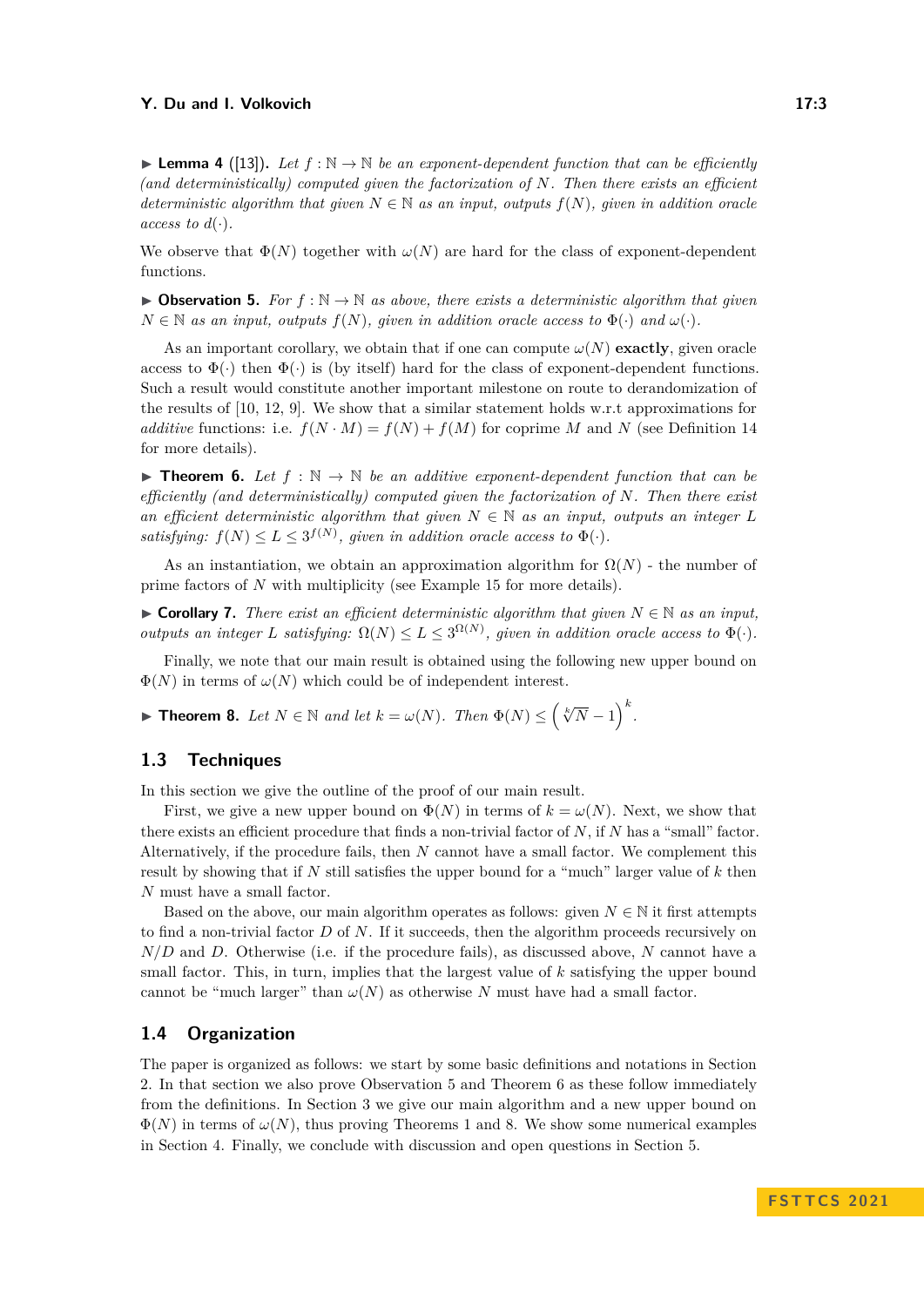#### **17:4 Approximating the Number of Prime Factors**

# <span id="page-3-5"></span>**2 Preliminaries**

Let  $P$  denote the set of all primes. The Fundamental Theorem of Arithmetic states that each integer  $N \in \mathbb{N}$  has a unique prime factorization. That is, N can be uniquely written as  $N = \prod^k$ *i*=1  $p_i^{\alpha_i}$  such that for all *i*:  $p_i \in \mathcal{P}$  and  $\alpha_i \in \mathbb{N}$ .

▶ **Definition 9** (Roughness). Let  $r \in \mathbb{N}$ . A number  $N \in \mathbb{N}$  is called *r*-rough if all its prime *factors are greater then or equal to r. That is,*  $\forall i : p_i \geq r$ .

<span id="page-3-2"></span>▶ **Definition 10** (Radicals). We define the square-free part *or* radical *of*  $N$  *as*  $\text{rad}(N) \triangleq \prod_{i=1}^{k} p_i$ . *N is called* square-free *or* radical *iff*  $\forall i : \alpha_i = 1$ *. In other words, N is radical iff*  $N = \text{rad}(N)$ *. We define the set*  $\mathbb{S}\mathbb{Q}\mathbb{F} \subseteq \mathbb{N}$  *as the set of all square-free integers.* 

▶ **Definition 11** (Square-free decomposition)**.** *A* square-free decomposition *of N* ∈ N *is a* factorization of N as  $N = N_1^1 N_2^2 N_3^3 \dots N_\ell^\ell$  such that  $gcd(N_i, N_j) = 1$  and  $N_i \in \mathbb{SQR}$ .

By The Fundamental Theorem of Arithmetic, each integer admits a *unique* square-free decomposition. Furthermore, observe that  $\ell \leq \log N$ . In addition, rad $(N) = N_1 N_2 N_3 \cdots N_\ell$ .

<span id="page-3-0"></span>▶ Definition 12 (Euler's Totient Function).  $\Phi(N) : \mathbb{N} \to \mathbb{N}$  *is defined as*  $\Phi(N) \stackrel{\Delta}{=} \prod^k$ *i*=1  $p_i^{\alpha_i-1}$ .  $(p_i - 1)$ .

<span id="page-3-1"></span>▶ **Lemma 13.** *Below are some useful properties and facts.*

*.*

<span id="page-3-9"></span>**1.**  $\Phi(N) \leq N - 1$ *. Equality holds if and only if N is prime.* 

<span id="page-3-7"></span>2. 
$$
\frac{\Phi(N)}{N} = \frac{\Phi(\text{rad}(N))}{\text{rad}(N)}
$$

- <span id="page-3-8"></span>**3.** Folklore: Let  $\tilde{N}$  be a product of two distinct primes  $N = pq$ . There exists an algorithm *that given*  $N$  *and*  $\Phi(N)$ *, outputs*  $p$  *and*  $q$ *, in time* polylog $(N)$ *. A sketch of the proof appears in Section [A.](#page-9-15)*
- <span id="page-3-6"></span>**4.** *[\[14,](#page-9-5) [8\]](#page-9-6): There exists an algorithm that given N and oracle access to* Φ(·)*, outputs the square-free decomposition of*  $N$ *, in time* polylog $(N)$ *.*

<span id="page-3-3"></span>▶ **Definition 14** ([\[13\]](#page-9-9)). *We call a function*  $f : \mathbb{N} \to \mathbb{C}$  exponent-dependent *if it depends solely on the exponents in the prime factorization N.*

*In addition, we say that f is* additive, if  $f(N \cdot M) = f(N) + f(M)$  *for all coprime*  $N, M \in \mathbb{N}$ *.* 

<span id="page-3-4"></span>▶ **Example 15.** Prominent examples include the following functions.

1.  $\Omega(N) \stackrel{\Delta}{=} \sum_{k=1}^{k}$  $\sum_{i=1}^{\infty} \alpha_i$  - the number of prime factors of *N* with multiplicity.

- **2.**  $\omega(N) \stackrel{\Delta}{=} k$  the number of prime factors of *N* **without** multiplicity.
- 3.  $\mu$  : N → {-1, 0, 1} Möbius Function:

 $\mu(N) = \begin{cases} 0 & \text{if } N \text{ is not square-free} \\ (1)^k & \text{if } N \in \mathbb{N} \end{cases}$  $(-1)^k$  if *N* is a product of *k* (distinct) primes

4.  $d(N) \stackrel{\Delta}{=} \prod^k$  $\prod_{i=1}$  ( $\alpha_i + 1$ ) - the number of positive divisors of *N*. Here,  $\Omega(N)$  and  $\omega(N)$  are additive.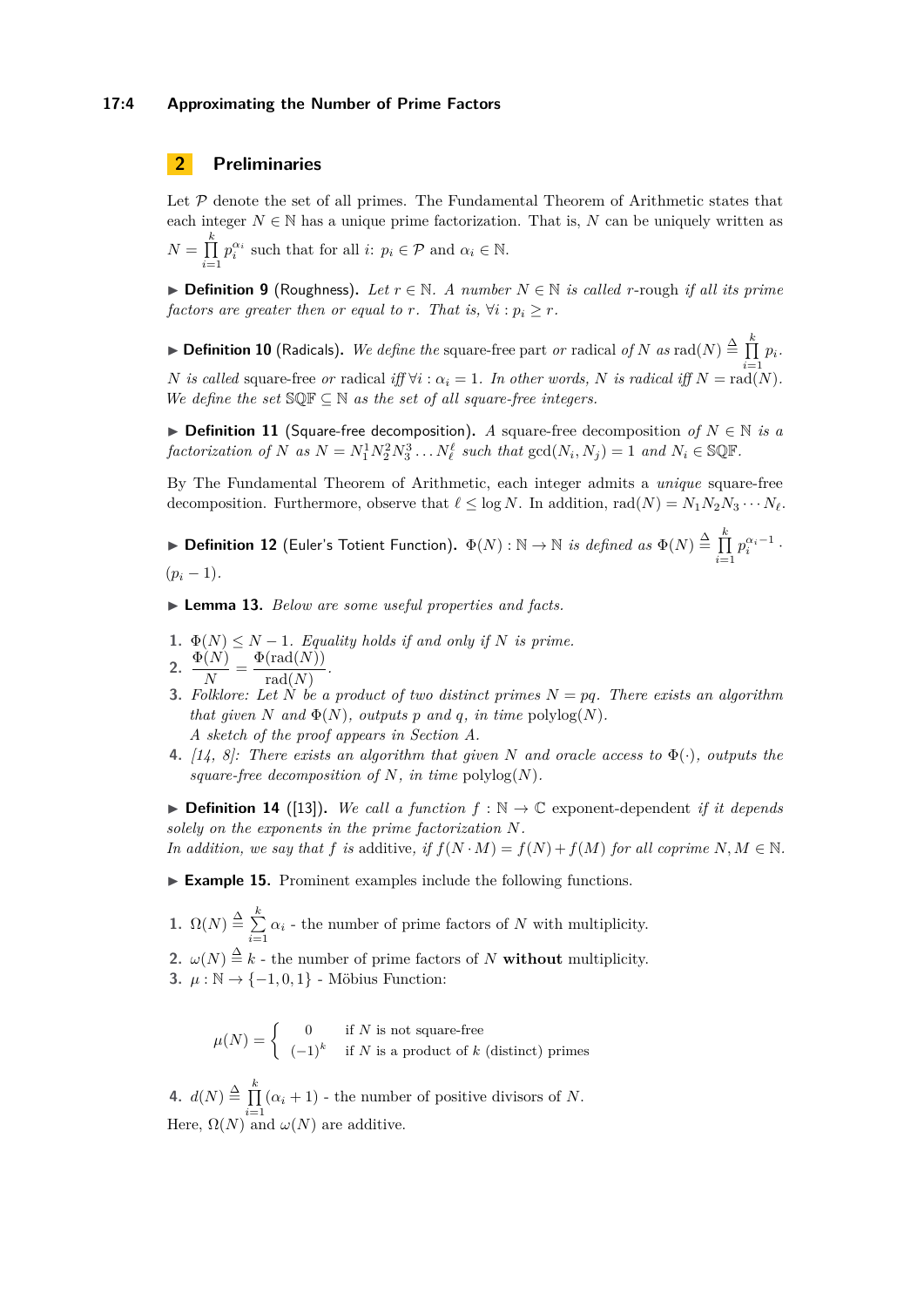We remark that there is no known polynomial-time algorithm for computing any of the above functions. Indeed, they are *believed* to be as hard as (complete) integer factorization [\[3,](#page-9-12) [1\]](#page-9-13). Several relations between these (and other) functions have been established in [\[10,](#page-9-2) [13,](#page-9-9) [4,](#page-9-4) [14,](#page-9-5) [8,](#page-9-6) [11\]](#page-9-3). In particular, in [\[13\]](#page-9-9) it was shown that  $d(N)$  is complete for the class of exponent-dependent functions under Turing reductions, by showing that an oracle to *d*(·) can be used to compute  $e(N) \stackrel{\Delta}{=} \{\alpha_1, \ldots, \alpha_k\}$  - the **multiset** of exponents in the prime factorization of *N*. We observe that  $e(N)$  can be easily constructed from a square-free decomposition of an integer *N*, given oracle access to  $\omega(\cdot)$ .

**• Observation 16.** Let  $N = N_1^1 N_2^2 N_3^3 \cdots N_\ell^\ell$  be the square-free decomposition of N. Then  $e(N) = \{(i, \omega(N_i)) \mid \omega(N_i) > 0\}$ . That is,  $e(N)$  contains all the values  $w(N_i)$  greater than 0*, where each*  $w(N_i)$  *appears i times.* 

Observation [5](#page-2-0) follows by combining the above observation with Part [4](#page-3-6) of Lemma [13.](#page-3-1) The following is another observation immediate from the definition.

**• Observation 17.** Let  $N = N_1^1 N_2^2 N_3^3 \cdots N_\ell^\ell$  be the square-free decomposition of N and let  $f : \mathbb{N} \to \mathbb{N}$  *be an exponent-dependent additive function. Then*  $f(N) = \sum_{i=1}^{\ell}$  $\sum_{i=1}^{\infty} \omega(N_i) \cdot f(2^i)$ .

<span id="page-4-1"></span>Theorem [6](#page-2-1) follows by combining the above with Part [4](#page-3-6) of Lemma [13](#page-3-1) and Theorem [24.](#page-6-0)

- ▶ **Lemma 18.** *We have three inequalities that will be used in the later sections.*
- **1.** *AM-GM Inequality.* Let  $x_1, \ldots, x_m \geq 0$ : Then the arithmetic mean is greater then or *equal to the geometric mean of these numbers:*

$$
\frac{x_1 + \dots + x_m}{m} \geq \sqrt[m]{x_1 \cdots x_m}.
$$

<span id="page-4-2"></span>**2.** *Multivariate Bernoulli Inequality. Let*  $0 \leq \varepsilon_1, \ldots, \varepsilon_m \leq 1$ , then it follows that

$$
\prod_{i=1}^{m} (1 - \varepsilon_i) \ge 1 - \sum_{i=1}^{m} \varepsilon_i
$$

<span id="page-4-0"></span>**3.** *For any positive integer k*, and  $0 \le x \le \frac{1}{2!}$  $\frac{1}{2k}$  and  $\ell \geq 2k$ , we have

$$
(1-x)^{\ell} \le 1 - kx.
$$

**Proof.** We will show the proof of Part [3](#page-4-0) of Lemma [18.](#page-4-1) Since  $1 - x$  is less then 1 and  $\ell \geq 2k$ . then  $(1-x)^{\ell} \leq (1-x)^{2k}$ , we now only need to show that  $(1-x)^{2k} \leq 1 - kx$ . We know that  $(1-x)^{2k}$  is a convex function on [0, 1] because the second derivative  $2k(2k-1)(1-x)^{2k-2} > 0$ . In addition, it is clear that both side of the inequality is evaluated to be 1 at  $x = 0$ , and the first derivative of  $(1-x)^{2k}$  is less then the first derivative of  $1 - kx$  at  $x = 0$ . Therefore, we only need to show  $(1-x)^{2k} \leq 1 - kx$  is established at  $x = \frac{1}{2k}$  $\frac{1}{2k}$ , which is

$$
\left(1 - \frac{1}{2k}\right)^{2k} \le e^{-1} \le \frac{1}{2} = 1 - k \cdot \frac{1}{2k}
$$

We can see that when  $k$  goes from 1 to infinity, the left hand side approached to  $1/e$  from the bottom, so it is always less then  $1/2$ .

*.*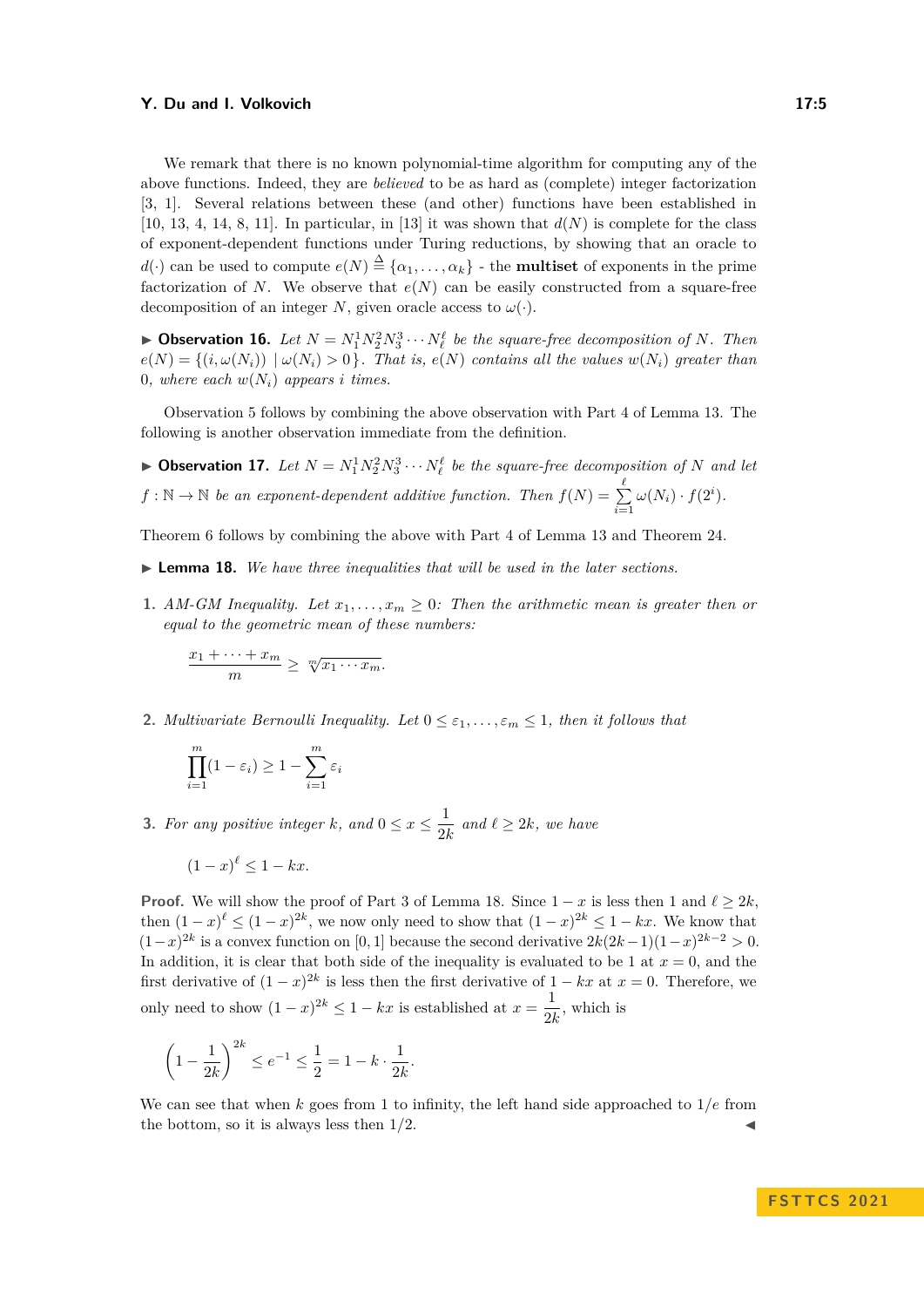#### **17:6 Approximating the Number of Prime Factors**

# <span id="page-5-0"></span>**3 Algorithm and Technical Results**

In this section we prove our main result (Theorem [1\)](#page-1-2) and give a new upper bound on  $\Phi(N)$ in terms of  $\omega(N)$ , thus proving Theorem [8.](#page-2-2) We first give the upper bound for the case of square-free integers.

<span id="page-5-1"></span>
$$
\blacktriangleright \textbf{ Lemma 19. } Let \ N \in \text{SQF and let } k = \omega(N). \ Then \ \frac{\Phi(N)}{N} \le \left(1 - \frac{1}{\sqrt[k]{N}}\right)^k
$$

**Proof.** Let  $N = p_1 \cdots p_k$ . Then by applying AM-GM inequality (Lemma [18\)](#page-4-1) we get:

$$
\left(\frac{\Phi(N)}{N}\right)^{1/k} = \sqrt[k]{\prod_{i=1}^k \left(1 - \frac{1}{p_i}\right)} \le \frac{\sum_{i=1}^k \left(1 - \frac{1}{p_i}\right)}{k} = 1 - \frac{1}{k} \sum_{i=1}^k \frac{1}{p_i} \le 1 - \sqrt[k]{\prod_{i=1}^k \frac{1}{p_i}} = 1 - \frac{1}{\sqrt[k]{N}}.
$$

Next, we extend the upper bound to arbitrary *N*. Theorem [8](#page-2-2) follows from the next corollary.

$$
\blacktriangleright \text{ Corollary 20. } Let \ N \in \mathbb{N} \ and \ let \ k = \omega(N). \ \ Then \ \frac{\Phi(N)}{N} \le \left(1 - \frac{1}{\sqrt[k]{\text{rad}(N)}}\right)^k \le \left(1 - \frac{1}{\sqrt[k]{\text{rad}(N)}}\right)^k
$$

**Proof.** Apply Lemma [19](#page-5-1) on  $rad(N)$  together with Lemma [13,](#page-3-1) Part [2.](#page-3-7)

Next, we show that there exists an efficient procedure that finds a non-trivial factor of *N*, if *N* has a small factor. Alternatively, if the procedure fails, then *N* cannot have a small factor. Our result relies on the following result of [\[11\]](#page-9-3) that uses Coppersmith's method to find non-trivial factors of integers whose prime factors satisfy certain relative size conditions.

<span id="page-5-2"></span>▶ **Lemma 21** ([\[11\]](#page-9-3)). *Suppose*  $\omega(N) \geq 3$  *and there exists*  $1 \leq r < \omega(N)$  *such that* 

$$
\alpha_r \ge 2 \sum_{i=r+1}^{\omega(N)} \alpha_i,
$$

*where*  $\alpha_i \triangleq \log_N(p_i)$ . Then there exists an algorithm that given N and  $\Phi(N)$  recovers the  $factor D = \prod^r$  $\prod_{i=1} p_i$ *, in time* polylog(*N*)*.* 

<span id="page-5-4"></span>▶ **Theorem 22.** *Let N* ∈ SQF *and suppose N has a factor smaller then N* 1 3*ω*(*N*)−1 *. Then there exists an algorithm that given*  $N$  *and*  $\Phi(N)$  *as input, finds a non-trivial factor of*  $N$ *, in time*  $\text{polylog}(N)$ *.* 

**Proof.** Let  $N = p_1 \cdots p_k$  with  $p_1 > p_2 > \ldots > p_k$ , and  $\omega(N)$  is hence equal to *k*. Observe that the premises of the claim are equivalent to  $p_k \leq N^{\frac{1}{3^{k-1}}}$ , namely  $\alpha_k \leq \frac{1}{3^{k-1}}$ . It is sufficient to show that *N* satisfies that premises of Lemma [21.](#page-5-2) We suppose for contradiction that for all  $1 \leq r \leq k-1$ ,

<span id="page-5-3"></span>
$$
\alpha_r < 2 \sum_{i=r+1}^k \alpha_i. \tag{1}
$$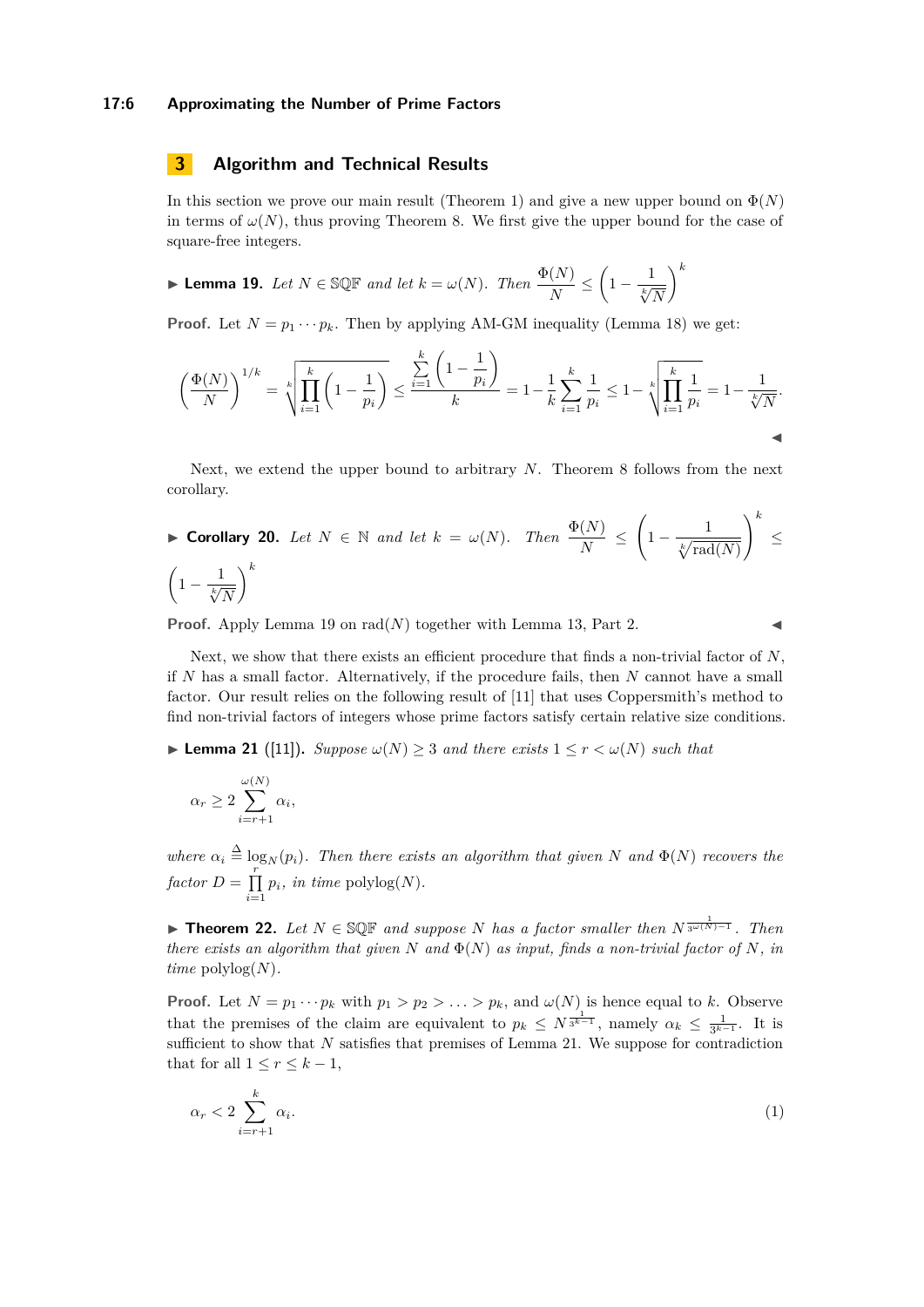We claim that it implies that for all  $1 \leq i \leq k-2$ , we have  $\alpha_{k-i} < 2 \cdot 3^{i-1} \cdot \alpha_k$ . We prove this by induction. The base case  $\alpha_{k-1} < 2\alpha_k$  follows directly from Equation [1](#page-5-3) when we set  $r = k - 1$ . Now, assume that for all  $1 \leq i \leq m$ ,  $\alpha_{k-i} < 2 \cdot 3^{i-1} \cdot \alpha_k$  is established, then for  $i = m + 1$  we have:

$$
\alpha_{k-m-1} < 2 \sum_{i=k-m}^{k} \alpha_i < 2 \left[ \sum_{i=1}^{m} \left( 2 \cdot 3^{i-1} \cdot \alpha_k \right) + \alpha_k \right] = 2 \left[ 2 \cdot \frac{3^m - 1}{3 - 1} + 1 \right] \alpha_k = 2 \cdot 3^m \cdot \alpha_k.
$$

Therefore,

$$
1 = \alpha_1 + \dots + \alpha_k < 2\left(3^{k-2} + 3^{k-1} + \dots + 1\right)\alpha_k + \alpha_k = \left(2 \cdot \frac{3^{k-1} - 1}{3-1} + 1\right)\alpha_k = 3^{k-1} \cdot \alpha_k \le 1
$$

leading to a contradiction.

We complement the above result by showing that (under certain technical conditions) if *N* satisfies the bound of Lemma [19](#page-5-1) with a value of  $k$  "much" larger then  $\omega(N)$  then  $N$  must have a small factor.

<span id="page-6-1"></span>▶ **Lemma 23.** Let  $N \in \mathbb{SQR}$  and suppose that  $N$  is  $(2\omega(N))$ *-rough. Furthermore, suppose that*  $\Phi(N)^{1/\ell} \leq N^{1/\ell} - 1$  *for some*  $\ell \geq 2\omega(N)$ *. Then N has a factor smaller then*  $N^{1/\ell}$ *.* 

**Proof.** As before, let  $N = p_1 \cdots p_k$  with  $p_1 > \cdots > p_k$  so  $\omega(N) = k$ . By the premises,  $p_k \geq 2k$ . Next, since  $\Phi(N)^{1/\ell} \leq N^{1/\ell} - 1$  we have

$$
\frac{\Phi(N)}{N} \le \left(1 - \frac{1}{N^{1/\ell}}\right)^{\ell}.
$$

By the Multivariate Bernoulli Inequality in Lemma [18](#page-4-1) part [2,](#page-4-2) we have

$$
\frac{\Phi(N)}{N} \geq 1 - \sum_{i=i}^k \frac{1}{p_i} \geq 1 - \frac{k}{p_k}.
$$

Therefore, by combining the above we obtain:

$$
\left(1 - \frac{k}{p_k}\right)^{1/\ell} \le 1 - \frac{1}{N^{1/\ell}}.
$$

By Lemma [18](#page-4-1) part [3,](#page-4-0) since  $\frac{1}{p_k} \leq \frac{1}{2k}$  and  $\ell \geq 2k$  we have that:

$$
1 - \frac{1}{p_k} \le \left(1 - \frac{k}{p_k}\right)^{1/\ell}.
$$

Therefore,

$$
1 - \frac{1}{p_k} \le 1 - \frac{1}{N^{1/\ell}} \qquad \Longrightarrow \qquad p_k \le N^{1/\ell}.
$$

<span id="page-6-0"></span>Given  $N \in \mathbb{N}$ , our main algorithm operates as follows: first, it invokes the procedure in Theorem [22](#page-5-4) attempting to find a non-trivial factor *D* of *N*. If it succeeds, then the algorithm proceeds recursively on *N/D* and *D*. Otherwise (i.e. if the procedure fails), as discussed above, *N* cannot have a small factor. This, in turn, implies that the largest value of *k* satisfying the bound in Lemma [19](#page-5-1) has to be at most  $3^{\omega(N)}$  as otherwise, by Lemma [23](#page-6-1) *N* must have had a small factor.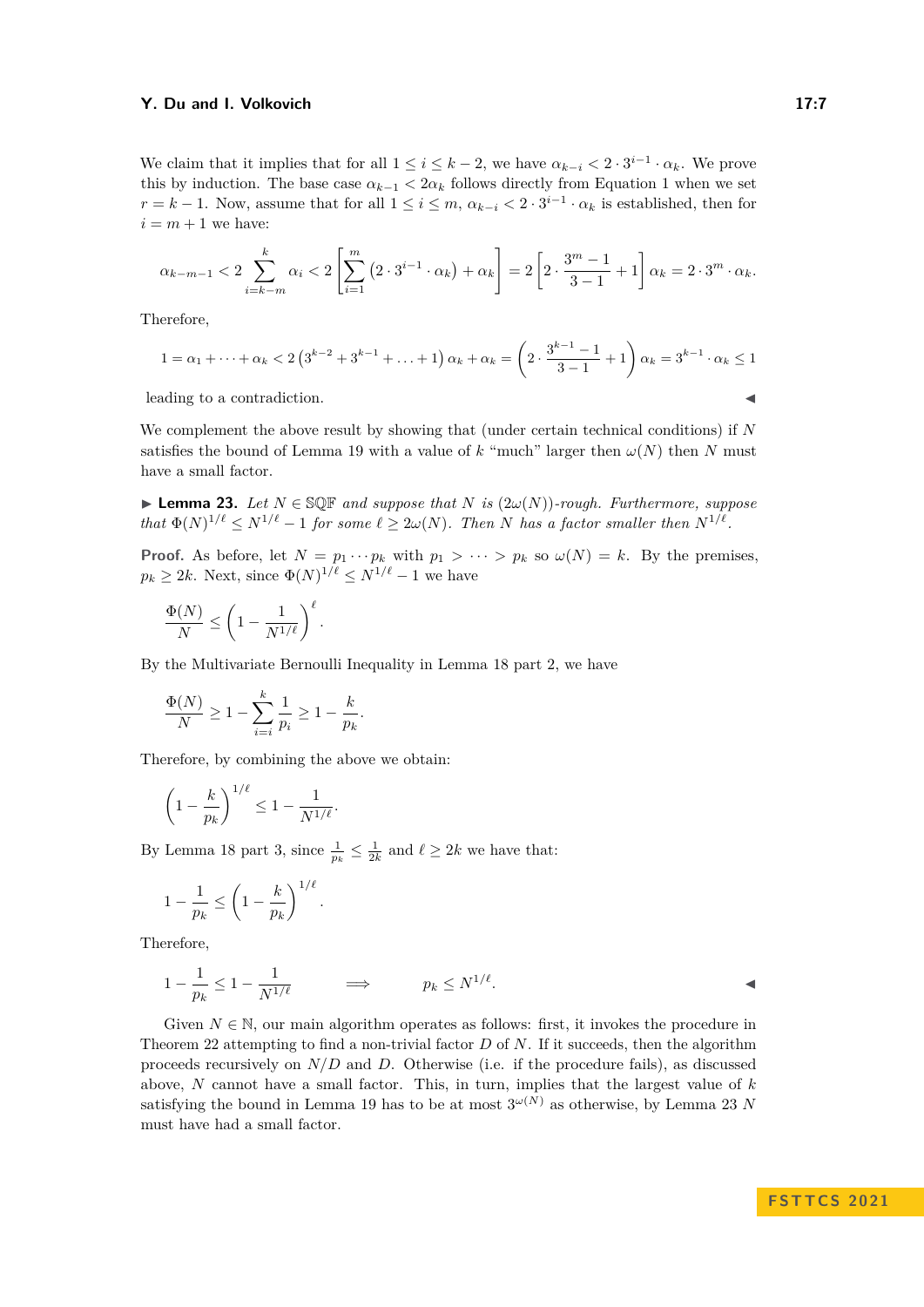▶ **Theorem 24.** *There exist an algorithm that given N* ∈ SQF *as an input, outputs an integer L* satisfying:  $\omega(N) \le L \le 3^{\omega(N)}$ , given in addition oracle access to  $\Phi(\cdot)$ , in time  $\text{polylog}(N)$ . *The description of the algorithm is given below in Algorithm [1.](#page-7-0)*

- <span id="page-7-0"></span>**Algorithm 1** Approximation of number of factors (ANF).
- **<sup>1</sup>** Function: ANF(*N*) **Input:**  $N \in \mathbb{SQR}$  and oracle access to  $\Phi(\cdot)$ . **Output:** An integer *L* satisfying:  $\omega(N) \leq L \leq 3^{\omega(N)}$ . // *N* is prime **2 if**  $\Phi(N) = N - 1$  **then return** 1; **<sup>3</sup> if** *N has 2 prime factors* **then return** 2; */* Invoking the algorithm from Lemma [13](#page-3-1) Part [3.](#page-3-8) **4 for**  $M = 1$  **to**  $2 \log N$  **do 5 if**  $M \mid N$  **then return**  $ANF(M) + ANF(N/M);$ **6** Invoke the algorithm from Theorem [22](#page-5-4) on *N* and  $\Phi(N)$ . Let *D* be the output; **7 if**  $D \mid N$  **then return**  $ANF(D) + ANF(N/D)$ ; // Otherwise: **8**  $L = \max_{\ell} \Phi(N) \le (N^{1/\ell} - 1)^{\ell};$
- **<sup>9</sup> return** *L*;

**Proof.** The proof is by induction on  $\omega(N)$ . The base cases, i.e.  $\omega(N) = 1, 2$ , follow from Lemma [13,](#page-3-1) Parts [1](#page-3-9) and [3.](#page-3-8) Now suppose  $\omega(N) \geq 3$ . We consider a few cases.

**1.** *N* has a factor  $M \leq 2 \log N$ .

Observe that  $M, N/M \in \mathbb{S} \mathbb{Q} \mathbb{F}$ . In addition, as  $\omega(N) = \omega(M) + \omega(N/M)$  we have that  $\omega(M), \omega(N/M) < \omega(N)$ . Therefore, by the induction hypothesis:

$$
\omega(M) \leq \text{ANF}(M) \leq 3^{\omega(M)} \text{ and } \omega(N/M) \leq \text{ANF}(N/M) \leq 3^{\omega(N/M)}.
$$

Consequently:

$$
ANF(N) = ANF(M) + ANF(N/M) \le 3^{\omega(M)} + 3^{\omega(N/M)} \le 3^{\omega(M)} \cdot 3^{\omega(N/M)} = 3^{\omega(N)}.
$$

and

$$
ANF(N) = ANF(M) + ANF(N/M) \ge \omega(M) + \omega(N/M) = \omega(N).
$$

- **2.** The algorithm from Theorem [22](#page-5-4) produces a factor *D* such that *D* | *N*. The claim follows by repeating the argument from the previous case.
- **3.**  $L < 2\omega(N)$ . Then clearly,  $L \leq 3^{\omega(N)}$ .
- **4.** W.l.o.g none of the above conditions hold.

As  $\omega(N) \leq \log N$  and *N* has no factors less then  $2 \log N$ , it follows that *N* is  $(2\omega(N))$ -rough. By Lemma [23,](#page-6-1) *N* has a factor smaller then  $N^{1/L}$ . On the other hand, by Theorem [22,](#page-5-4) *N* has no factors smaller then  $N^{\frac{1}{3\omega(N)-1}}$ . Consequently,  $L \leq 3^{\omega(N)-1} \leq$  $3^{\omega(N)}$ .

Finally, by Lemma [19:](#page-5-1)  $\omega(N) \leq L$ .

Theorem [1](#page-1-2) follows by combining the above Theorem with Part [4](#page-3-6) of Lemma [13.](#page-3-1)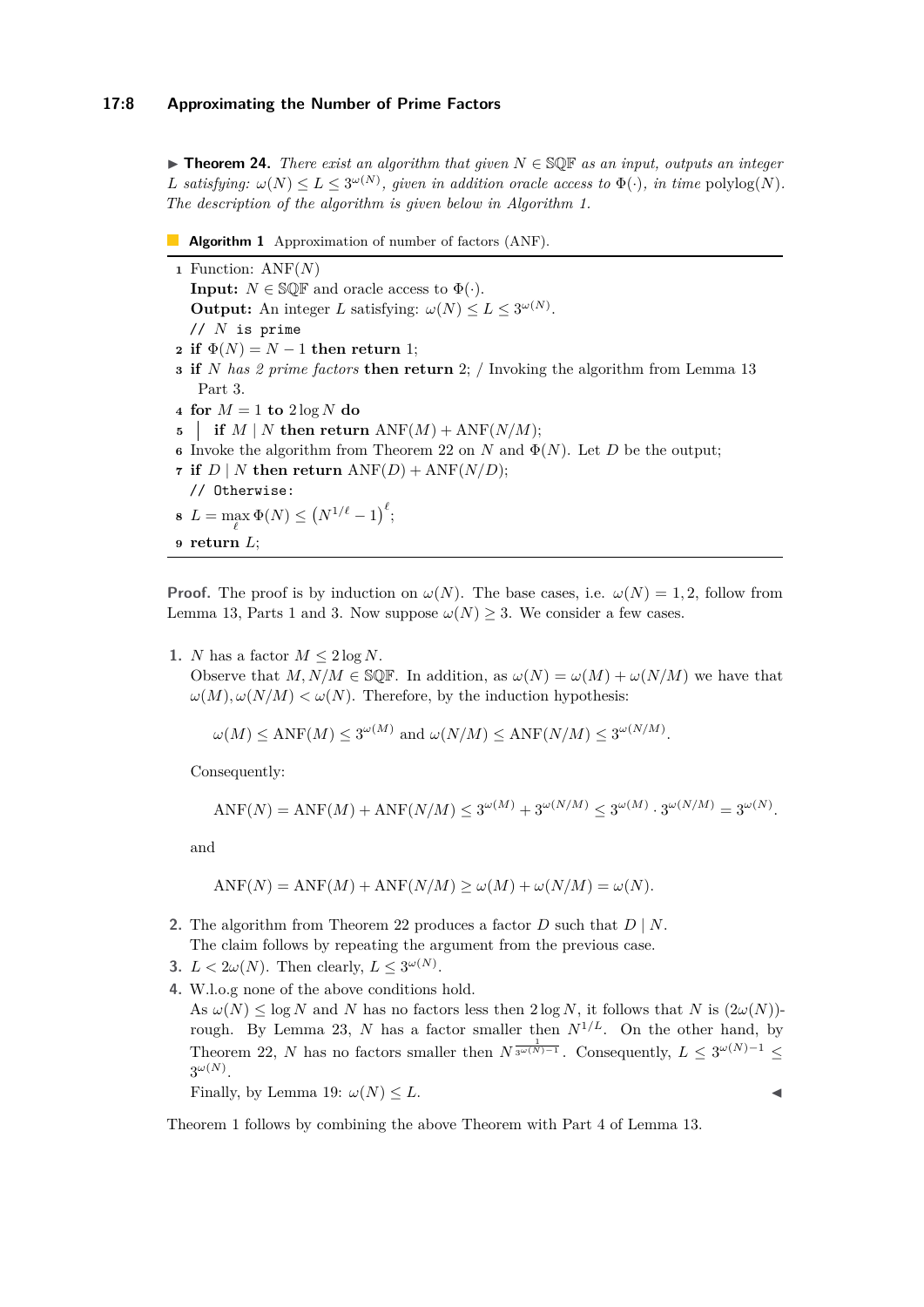# <span id="page-8-0"></span>**4 Examples**

We use Algorithm [1](#page-7-0) (ANF) to find an upper bound for the number of prime factors of a square-free integer *N*, given in addition  $\Phi(N)$ .

# **4.1 Example 1**

Let us find the number of prime factors of

 $N = 50000000479987 = 3005349551 \times 127 \times 131$ 

where  $\alpha_1 = 0.691869, \alpha_2 = 0.154557, \alpha_3 = 0.153574$ . The algorithm will first find that it does not satisfy the base case, then iterate from  $M = 1$  to  $2 \log N (= 91)$ . After that, it will invoke the algorithm from Theorem [22,](#page-5-4) since  $\alpha_1 \geq 2(\alpha_2 + \alpha_3)$ . That algorithm will return  $p_1 = 3005349551$ . Then it will return ANF(16637) + ANF(3005349551) = 3, since both will satisfy the base cases.

# **4.2 Example 2**

We will find the number of prime factors of

 $N = 504203634089 = 389 \times 331 \times 283 \times 137 \times 101,$ 

where *α*<sup>1</sup> = 0*.*221314, *α*<sup>2</sup> = 0*.*215322, *α*<sup>3</sup> = 0*.*209508, *α*<sup>4</sup> = 0*.*182585, *α*<sup>5</sup> = 0*.*171271. The algorithm will first find that it does not satisfy the base case, then iterate from  $M = 1$  to  $2 \log N (= 54)$ . Since none of M-s divides N, it will then invoke the algorithm from Theorem [22.](#page-5-4) As no  $1 \leq r < 5$  satisfies

$$
\alpha_r \ge 2 \sum_{i=r+1}^5 \alpha_i,
$$

the algorithm will compute the approximation: i.e. return the largest  $\ell$  satisfying  $\Phi(N)^{1/\ell} \leq$  $N^{1/\ell} - 1$ . As  $\Phi(N) = 491059008000$ , the algorithm outputs  $L = 6 < 3^5$ .

# <span id="page-8-1"></span>**5 Discussion & Open Questions**

In this paper we give the first efficient *deterministic* algorithm that approximates  $\omega(N)$ . given oracle access to  $\Phi(\cdot)$ . In addition, in our approach we attempt to compute/approximate  $\omega(N)$  "directly" rather than factoring *N* first (although we may eventually end up succeeding to factor *N*). Below are some open questions.

- The immediate open question is, of course, to compute  $\omega(N)$  exactly or at least improve the approximation ratio. As was noted, we believe that the exact computation of  $\omega(N)$ , given oracle access to  $\Phi(\cdot)$ , would constitute an important milestone. See discussion after Observation [5](#page-2-0) for more details.
- Can we extend this result to other "interesting" functions that can be efficiently computed given the complete factorization of *N*?
- $\blacksquare$  In particular, can we devise an efficient algorithm for computing the Möbius function  $\mu(N)$ ? Given the results of [\[8,](#page-9-6) [14\]](#page-9-5), this would be equivalent to determining the parity of *ω*(*N*).